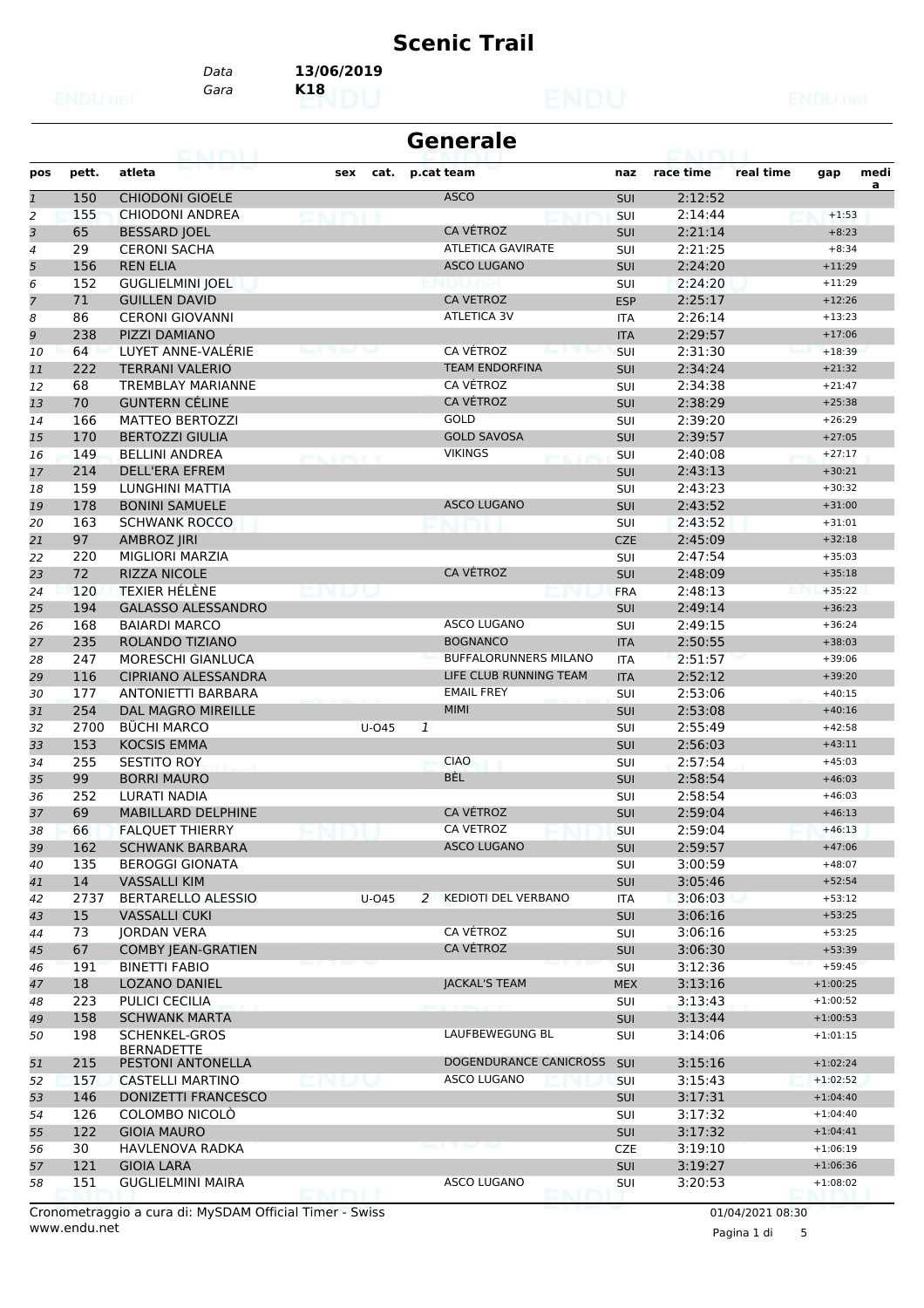| pos        | pett.        | atleta                                               | sex | cat.     |              | p.cat team                      | naz               | race time          | real time | gap                      | medi<br>a |
|------------|--------------|------------------------------------------------------|-----|----------|--------------|---------------------------------|-------------------|--------------------|-----------|--------------------------|-----------|
| 59         | 257          | <b>VANONI GAE</b>                                    |     |          |              |                                 | <b>SUI</b>        | 3:21:02            |           | $+1:08:11$               |           |
| 60         | 188          | <b>WALDER SABINA</b>                                 |     |          |              |                                 | SUI               | 3:21:08            |           | $+1:08:17$               |           |
| 61         | 160          | <b>SCHWANK ARTURO</b>                                |     |          |              |                                 | <b>SUI</b>        | 3:21:16            |           | $+1:08:25$               |           |
| 62         | 2177         | BÉRARD YVONNE                                        |     | D-045    | $\mathbf{1}$ |                                 | SUI               | 3:21:16            |           | $+1:08:25$               |           |
| 63         | 154          | <b>CHIODONI SOFIA</b>                                |     |          |              |                                 | <b>SUI</b>        | 3:21:43            |           | $+1:08:52$               |           |
| 64         | 179          | <b>SAMUELE BONINI</b>                                |     |          |              |                                 | SUI               | 3:23:01            |           | $+1:10:10$               |           |
| 65         | 212          | <b>SCHOTTENHAML RAPHAEL</b><br><b>ENGELI GALVANO</b> |     |          |              | <b>TUVAJAS</b>                  | <b>SUI</b>        | 3:23:09            |           | $+1:10:18$               |           |
| 66<br>67   | 21<br>11     | <b>VOLGER FERRAIUOLO</b>                             |     |          |              | <b>USC CAPRIASCA</b>            | SUI<br><b>SUI</b> | 3:27:38<br>3:29:50 |           | $+1:14:47$<br>$+1:16:59$ |           |
|            |              | <b>MARIACHIARA</b>                                   |     |          |              |                                 |                   |                    |           |                          |           |
| 68         | 211          | KOCH JANOSCH                                         |     |          |              | FEET OF FIRE                    | SUI               | 3:29:52            |           | $+1:17:01$               |           |
| 69         | 181          | <b>IMPERADORE NICOLE</b>                             |     |          |              | <b>ASRC</b>                     | <b>SUI</b>        | 3:31:32            |           | $+1:18:40$               |           |
| 70         | 110          | <b>BERGER JENNIS</b>                                 |     |          |              |                                 | SUI               | 3:32:11            |           | $+1:19:20$               |           |
| 71         | 259          | <b>BERGER CVHRISTIAN</b>                             |     |          |              |                                 | SUI               | 3:32:12            |           | $+1:19:21$               |           |
| 72         | 24           | CATTANI VALENTINA                                    |     |          |              |                                 | SUI               | 3:33:06            |           | $+1:20:15$               |           |
| 73         | 176<br>137   | <b>MACCHI LOUIS</b><br><b>TANZI FRANCESCO</b>        |     |          |              | I PAPE<br><b>CAPRIASCA</b>      | <b>SUI</b>        | 3:34:09<br>3:34:41 |           | $+1:21:18$<br>$+1:21:49$ |           |
| 74         | 245          | <b>FRANCO DANIELA</b>                                |     |          |              | <b>CLINICA ARS MEDICA</b>       | SUI               | 3:34:54            |           | $+1:22:03$               |           |
| 75<br>76   | 16           | FRATI ALESSANDRA                                     |     |          |              | <b>ASCO</b>                     | <b>ITA</b><br>SUI | 3:37:23            |           | $+1:24:31$               |           |
| 77         | 172          | <b>FERRARI SAMUEL</b>                                |     |          |              |                                 | SUI               | 3:37:23            |           | $+1:24:32$               |           |
| 78         | 93           | NICOLLERAT SYLVIE                                    |     |          |              |                                 | SUI               | 3:40:27            |           | $+1:27:36$               |           |
| 79         | 2532         | NICOLLERAT JEAN                                      |     | $U$ -045 | 3            |                                 | <b>SUI</b>        | 3:40:27            |           | $+1:27:36$               |           |
| 80         | 202          | <b>BENSO EUGENIO</b>                                 |     |          |              |                                 | <b>ITA</b>        | 3:42:39            |           | $+1:29:48$               |           |
| 81         | 207          | <b>BORTOLUSSI ANNA</b>                               |     |          |              | <b>ALMOSTTHERE ASD</b>          | <b>ITA</b>        | 3:44:38            |           | $+1:31:47$               |           |
| 82         | 129          | CASTELNUOVO                                          |     |          |              |                                 | SUI               | 3:44:54            |           | $+1:32:03$               |           |
|            | 239          | <b>ANTONIETTA</b><br><b>GIORDANO LETIZIA</b>         |     |          |              | MENI                            | <b>SUI</b>        | 3:44:54            |           | $+1:32:03$               |           |
| 83<br>84   | 33           | MOREL TÉO                                            |     |          |              |                                 | SUI               | 3:48:37            |           | $+1:35:46$               |           |
| 85         | 260          | <b>FINOTTI CHIARA</b>                                |     |          |              | <b>BIELLA RUNNING</b>           | <b>ITA</b>        | 3:50:57            |           | $+1:38:06$               |           |
| 86         | 261          | <b>VIALARDI PAOLO</b>                                |     |          |              | <b>BIELLA RUNNING</b>           | <b>ITA</b>        | 3:50:58            |           | $+1:38:06$               |           |
| 87         | 8            | <b>LUCCHINI SANDRO</b>                               |     |          |              | <b>ISC</b>                      | <b>SUI</b>        | 3:52:42            |           | $+1:39:51$               |           |
| 88         | $\mathbf{1}$ | DELORENZI ALESSANDRO                                 |     |          |              | <b>ISC</b>                      | SUI               | 3:52:44            |           | $+1:39:53$               |           |
| 89         | 250          | <b>MONIGHETTI LUIGI</b>                              |     |          |              |                                 | <b>SUI</b>        | 3:53:14            |           | $+1:40:23$               |           |
| 90         | 143          | DONINELLI-ANDINA LILIA                               |     |          |              | <b>CALIFORNIA</b>               | SUI               | 3:53:14            |           | $+1:40:23$               |           |
| 91         | 251          | <b>MONIGHETTI LUISA</b>                              |     |          |              |                                 | <b>SUI</b>        | 3:53:14            |           | $+1:40:23$               |           |
| 92         | 112          | SHIELDS CLAIRE                                       |     |          |              |                                 | <b>IRL</b>        | 3:53:23            |           | $+1:40:32$               |           |
| 93         | 234          | <b>BERNASCONI DIANA</b>                              |     |          |              |                                 | <b>SUI</b>        | 3:53:55            |           | $+1:41:04$               |           |
| 94         | 175          | <b>MACCHI GRETA</b>                                  |     |          |              | <b>I PAPE</b>                   | SUI               | 3:54:02            |           | $+1:41:11$               |           |
| 95         | 31           | <b>MOLTENI ANSELMO</b>                               |     |          |              |                                 | <b>ITA</b>        | 3:54:26            |           | $+1:41:35$               |           |
| 96         | 244          | <b>MOONEN VALERIE</b>                                |     |          |              |                                 | <b>NED</b>        | 3:55:06            |           | $+1:42:15$               |           |
| 97         | 243          | <b>MOONEN DANIEL</b>                                 |     |          |              | <b>ALL TERRAIN</b>              | <b>NED</b>        | 3:55:06            |           | $+1:42:15$               |           |
| 98         | 95           | <b>MATSKEVICH ALENA</b>                              |     |          |              |                                 | <b>BLR</b>        | 3:56:10            |           | $+1:43:19$               |           |
| 99         | 138          | <b>BEROGGI ANNA</b>                                  |     |          |              |                                 | SUI               | 3:57:31            |           | $+1:44:40$               |           |
| 100        | 169          | GIÉ OLIVIER                                          |     |          |              |                                 | <b>SUI</b>        | 3:58:41            |           | $+1:45:49$               |           |
| 101        | 165          | MATTHEY-GIÉ MARIE-LAURE                              |     |          |              |                                 | SUI               | 3:58:42            |           | $+1:45:51$               |           |
| 102        | 115          | <b>SCHERTENLEIB MARCO</b>                            |     |          |              | TRIDATÜT                        | SUI               | 4:03:28            |           | $+1:50:37$               |           |
| 103        | 19           | <b>CASELLINI GIOVANNA</b>                            |     |          |              |                                 | <b>SUI</b>        | 4:03:29            |           | $+1:50:37$               |           |
| 104        | 231          | <b>CICERI GIUSEPPINA</b>                             |     |          |              | CAS<br>101<br><b>OCR TICINO</b> | <b>ITA</b>        | 4:05:45            |           | $+1:52:54$               |           |
| 105        | 145<br>147   | <b>GENERELLI GIULIA</b><br><b>DELUIGI SAMUELE</b>    |     |          |              |                                 | <b>SUI</b>        | 4:08:47<br>4:08:48 |           | $+1:55:56$<br>$+1:55:57$ |           |
| 106<br>107 | 205          | <b>LUPI VIVIANA</b>                                  |     |          |              | <b>RIVA</b>                     | SUI<br>SUI        | 4:09:29            |           | $+1:56:38$               |           |
| 108        | 200          | <b>BARRAY TIZIANO</b>                                |     |          |              | <b>RIVA</b>                     | SUI               | 4:09:29            |           | $+1:56:38$               |           |
| 109        | 193          | <b>TRAVAINI LIDIA</b>                                |     |          |              | <b>RIVA</b>                     | <b>SUI</b>        | 4:09:30            |           | $+1:56:38$               |           |
| 110        | 189          | CAVADINI ANDREA                                      |     |          |              | <b>RIVA</b>                     | SUI               | 4:09:30            |           | $+1:56:39$               |           |
| 111        | 59           | <b>KLAUSER LUCIA</b>                                 |     |          |              | <b>KLU</b>                      | SUI               | 4:09:31            |           | $+1:56:39$               |           |
| 112        | 20           | POPLACENEL DIANA                                     |     |          |              |                                 | ROU               | 4:09:46            |           | $+1:56:55$               |           |
| 113        | 241          | PREST GIADA                                          |     |          |              |                                 | SUI               | 4:09:51            |           | $+1:57:00$               |           |
| 114        | 240          | RIGONALLI GIULIA                                     |     | men.     |              |                                 | <b>SUI</b>        | 4:09:51            |           | $+1:57:00$               |           |
| 115        | 2540         | <b>LONFAT MELANIE</b>                                |     | D-U45    | $\mathbf{1}$ |                                 | <b>SUI</b>        | 4:09:52            |           | $+1:57:01$               |           |
| 116        | 248          | CATTANEO FAUSTO                                      |     |          |              | <b>BUFFALO RUNNERS</b>          | ITA               | 4:09:55            |           | $+1:57:04$               |           |
| 117        | 2112         | <b>VAINERTOVA RENATA</b>                             |     | D-045    | 2            | RENÁTA                          | <b>CZE</b>        | 4:12:36            |           | $+1:59:44$               |           |
| 118        | 128          | <b>MENEGALLI ALICE</b>                               |     |          |              |                                 | <b>SUI</b>        | 4:13:56            |           | $+2:01:05$               |           |
| 119        | 127          | <b>CORTI FOSCA</b>                                   |     |          |              |                                 | SUI               | 4:13:56            |           | $+2:01:05$               |           |
| 120        | 210          | PRESTI CARMELO                                       |     |          |              |                                 | SUI               | 4:14:08            |           | $+2:01:17$               |           |
| 121        | 208          | TUENA MARCELLO                                       |     |          |              |                                 | <b>SUI</b>        | 4:14:09            |           | $+2:01:17$               |           |

www.endu.net Cronometraggio a cura di: MySDAM Official Timer - Swiss 01/04/2021 08:30

Pagina 2 di 5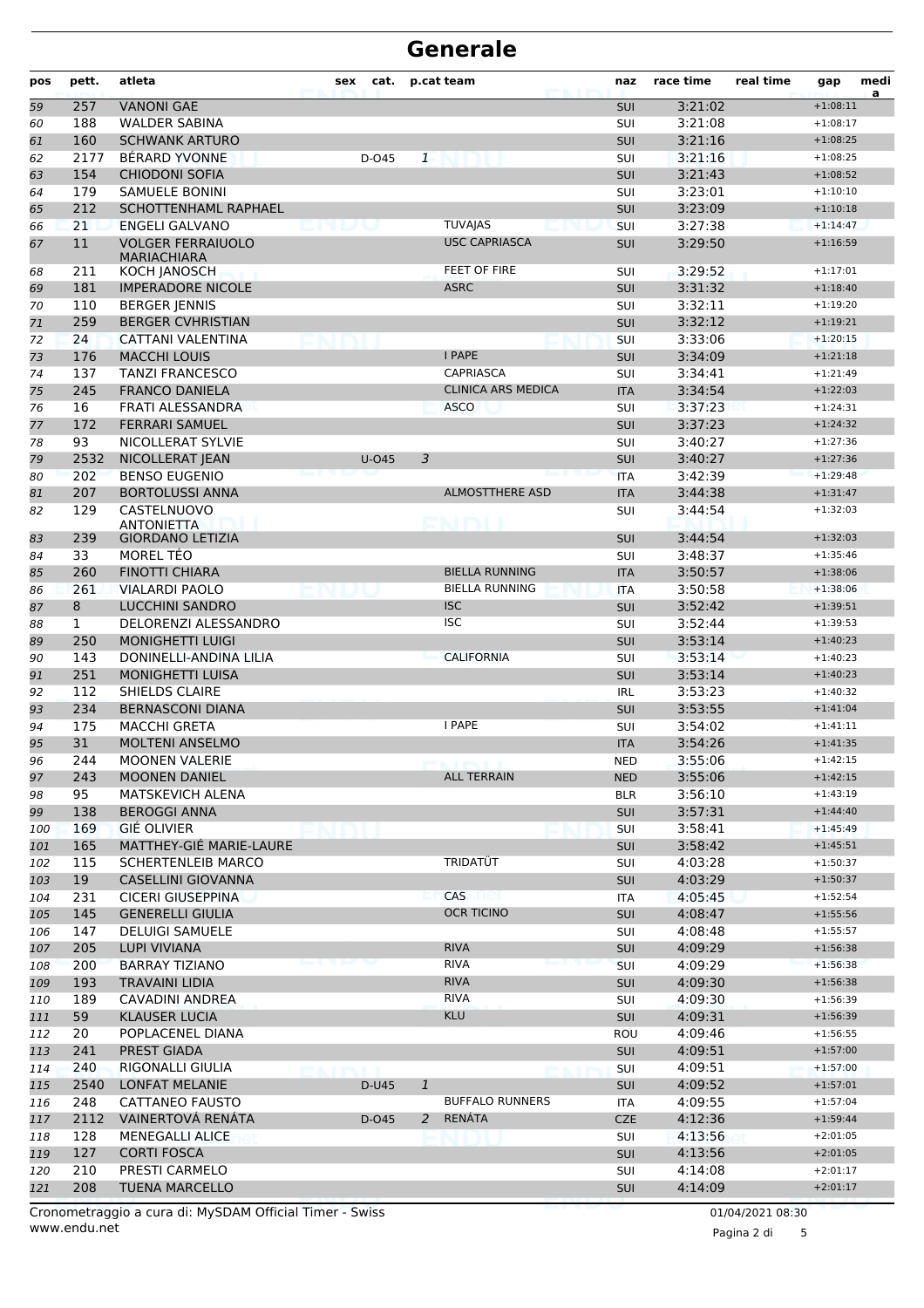| pos | pett. | atleta                                  | sex | cat.    |              | p.cat team                 | naz        | race time | real time | gap        | medi<br>a |
|-----|-------|-----------------------------------------|-----|---------|--------------|----------------------------|------------|-----------|-----------|------------|-----------|
| 122 | 118   | <b>BURLON KARIN</b>                     |     |         |              |                            | SUI        | 4:15:31   |           | $+2:02:40$ |           |
| 123 | 180   | MONTEMEZZANI MONICA                     |     |         |              | <b>ASCO LUGANO</b>         | SUI        | 4:15:42   |           | $+2:02:51$ |           |
| 124 | 174   | MONTEMEZZANI NIVES                      |     |         |              | <b>ASCO LUGANO</b>         | SUI        | 4:16:28   |           | $+2:03:37$ |           |
| 125 | 258   | RAVIZZA ROBERTO                         |     |         |              | <b>TEAM</b>                | <b>ITA</b> | 4:17:18   |           | $+2:04:27$ |           |
| 126 | 262   | <b>SARINELLI MICHELE</b>                |     |         |              |                            | <b>SUI</b> | 4:17:42   |           | $+2:04:51$ |           |
| 127 | 256   | SARINELLI MICHELA                       |     |         |              |                            | SUI        | 4:17:42   |           | $+2:04:51$ |           |
| 128 | 201   | <b>CONSONNI MARCO</b>                   |     |         |              |                            | <b>SUI</b> | 4:20:42   |           | $+2:07:51$ |           |
| 129 | 209   | <b>CONSONNI EDITH</b>                   |     |         |              | <b>BANZAI.CH</b>           | SUI        | 4:20:42   |           | $+2:07:51$ |           |
| 130 | 94    | <b>MATTANZA MARTINA</b>                 |     |         |              | <b>MARTI</b>               | <b>SUI</b> | 4:20:50   |           | $+2:07:59$ |           |
| 131 | 203   | <b>NAEFF CONSUELO</b>                   |     |         |              |                            | SUI        | 4:20:53   |           | $+2:08:01$ |           |
| 132 | 9     | <b>CORDA PATRIZIA</b>                   |     |         |              | IO                         | <b>SUI</b> | 4:23:41   |           | $+2:10:50$ |           |
| 133 | 39    | <b>MOREL MATHIEU</b>                    |     |         |              | AMICI DI MARTIGNY          | SUI        | 4:26:12   |           | $+2:13:21$ |           |
| 134 | 130   | <b>CASELLINI GUIDO</b>                  |     |         |              |                            | <b>SUI</b> | 4:27:51   |           | $+2:15:00$ |           |
| 135 | 84    | ROMANKO ANASTASIA                       |     |         |              |                            | <b>RUS</b> | 4:27:59   |           | $+2:15:08$ |           |
| 136 | 42    | REMONDEULAZ ANAÏS                       |     |         |              |                            | SUI        | 4:28:05   |           | $+2:15:14$ |           |
| 137 | 41    | <b>REMONDEULAZ MICHEL</b>               |     |         |              |                            | SUI        | 4:28:06   |           | $+2:15:14$ |           |
| 138 | 237   | <b>COMOLLI SOFIA</b>                    |     |         |              | <b>ASCO LUGANO</b>         | <b>SUI</b> | 4:30:32   |           | $+2:17:41$ |           |
| 139 | 232   | <b>BESOMI CAROLINA</b>                  |     |         |              | <b>ASCO LUGANO</b>         | SUI        | 4:30:32   |           | $+2:17:41$ |           |
| 140 | 171   | <b>KAZEKS ILMARS</b>                    |     |         |              | LATVIA                     | LAT        | 4:33:16   |           | $+2:20:25$ |           |
| 141 | 253   | RANZA DEBORA                            |     |         |              |                            | SUI        | 4:34:03   |           | $+2:21:12$ |           |
| 142 | 96    | PIAZZINI ISABELLA                       |     |         |              | <b>ME</b>                  | SUI        | 4:34:16   |           | $+2:21:24$ |           |
| 143 | 228   | SIRAGUSA FLAVIO                         |     |         |              |                            | SUI        | 4:40:44   |           | $+2:27:53$ |           |
| 144 | 227   | <b>ROLANDI SHARON</b>                   |     |         |              |                            | <b>SUI</b> | 4:40:45   |           | $+2:27:54$ |           |
| 145 | 225   | SIRAGUSA ENEA                           |     |         |              |                            | SUI        | 4:40:45   |           | $+2:27:54$ |           |
| 146 | 2181  | FERREIRA LÚCIA                          |     | D-U45   | 2            | <b>TRAILEIROS</b>          | <b>POR</b> | 4:42:28   |           | $+2:29:36$ |           |
| 147 | 2179  | <b>COELHO EUNICE</b>                    |     | D-U45   | 3            | <b>TRAILEIROS</b>          | <b>POR</b> | 4:42:28   |           | $+2:29:36$ |           |
| 148 | 246   | <b>WEISHAAR PIERRE</b>                  |     |         |              | <b>LA SALINE</b>           | <b>FRA</b> | 4:44:11   |           | $+2:31:20$ |           |
| 149 | 80    | LEICHNAM JEAN-YVES                      |     |         |              | LA SALINE                  | <b>FRA</b> | 4:44:12   |           | $+2:31:21$ |           |
| 150 | 2019  | <b>MAZZA STEFANO</b>                    |     | $U-U45$ | $\mathbf{1}$ | <b>ASSOCIAZIONE TUMTUM</b> | <b>SUI</b> | 4:44:35   |           | $+2:31:44$ |           |
| 151 | 167   | <b>BERTI MICAELA</b>                    |     |         |              |                            | SUI        | 4:44:35   |           | $+2:31:44$ |           |
| 152 | 164   | PEJIC SANJA                             |     |         |              |                            | <b>SUI</b> | 4:44:35   |           | $+2:31:44$ |           |
| 153 | 40    | <b>MOREL OLIVIER</b>                    |     |         |              | AMICI DI MARTIGNY          | SUI        | 4:45:37   |           | $+2:32:46$ |           |
| 154 | 182   | <b>REPINI PAOLA</b>                     |     |         |              |                            | <b>SUI</b> | 4:45:50   |           | $+2:32:59$ |           |
| 155 | 183   | DARIOL MARCO                            |     |         |              |                            | SUI        | 4:45:51   |           | $+2:32:59$ |           |
| 156 | 62    | RIZZI RAFFAELE                          |     |         |              | <b>VISECA</b>              | <b>ITA</b> | 4:46:31   |           | $+2:33:39$ |           |
| 157 | 196   | PERISSINOTTO LUCA                       |     |         |              | PERI TEAM                  | SUI        | 4:48:29   |           | $+2:35:37$ |           |
| 158 | 190   | PAGANI PERISSINOTTO<br><b>SIMONA</b>    |     |         |              |                            | <b>SUI</b> | 4:48:29   |           | $+2:35:38$ |           |
| 159 | 249   | <b>BUZZETTI MARCO</b>                   |     |         |              | <b>BUFFALO</b>             | <b>ITA</b> | 4:49:55   |           | $+2:37:03$ |           |
| 160 | 124   | <b>BARONI MARIA</b>                     |     |         |              | LU.MA.CA.                  | <b>SUI</b> | 4:52:08   |           | $+2:39:17$ |           |
| 161 | 119   | <b>VEZZARO DANIELA</b>                  |     |         |              |                            | SUI        | 4:52:09   |           | $+2:39:18$ |           |
| 162 | 123   | <b>MATTEI NANCY</b>                     |     |         |              | LU.MA.CA                   | <b>SUI</b> | 4:52:10   |           | $+2:39:18$ |           |
| 163 | 46    | KAZAKOV VLADIMIR                        |     |         |              |                            | <b>RUS</b> | 4:52:38   |           | $+2:39:47$ |           |
| 164 | 103   | <b>CAPOFERRI ELENA</b>                  |     |         |              |                            | <b>SUI</b> | 4:53:19   |           | $+2:40:28$ |           |
| 165 | 104   | <b>BUTTI ILARIA</b>                     |     |         |              |                            | SUI        | 4:53:21   |           | $+2:40:30$ |           |
| 166 | 199   | VALSANGIACOMO VASSILI                   |     |         |              | <b>MO.MO BIKE</b>          | SUI        | 4:53:30   |           | $+2:40:39$ |           |
| 167 | 195   | <b>COMI GIUSEPPE</b>                    |     |         |              | <b>RIVA</b>                | <b>ITA</b> | 4:53:31   |           | $+2:40:39$ |           |
| 168 | 217   | <b>GIANINAZZI LAURA</b>                 |     |         |              | <b>RIVA</b>                | <b>SUI</b> | 4:53:31   |           | $+2:40:39$ |           |
| 169 | 114   | VALNEGRI FABRIZIA                       |     |         |              |                            | SUI        | 4:54:21   |           | $+2:41:30$ |           |
| 170 | 113   | VALNEGRI FABRIZIO                       |     |         |              |                            | <b>SUI</b> | 4:54:22   |           | $+2:41:30$ |           |
| 171 | 213   | <b>GASPARI EMANUELA</b>                 |     |         |              |                            | <b>ITA</b> | 4:55:08   |           | $+2:42:17$ |           |
| 172 | 187   | <b>ANDRIANI ILARIA</b>                  |     |         |              |                            | <b>ITA</b> | 4:55:26   |           | $+2:42:34$ |           |
| 173 | 78    | <b>MOLTENI FRANCESCA</b>                |     |         |              | <b>ENOGASTRORUNNERS</b>    | ITA        | 4:55:29   |           | $+2:42:38$ |           |
| 174 | 76    | SOGGIA FRANCESCA                        |     |         |              | <b>ENOGASTRORUNNERS</b>    | <b>ITA</b> | 4:55:31   |           | $+2:42:40$ |           |
| 175 | 74    | MAZZOLENI HANNAH                        |     |         |              | <b>ENOGASTRORUNNERS</b>    | <b>GBR</b> | 4:55:35   |           | $+2:42:44$ |           |
| 176 | 58    | <b>KHONGCHAREON</b><br><b>EAKAPHONG</b> |     |         |              | <b>CAVEMAN</b>             | <b>THA</b> | 4:56:28   |           | $+2:43:37$ |           |
| 177 | 75    | YIM SOHYUN                              |     |         |              |                            | <b>SUI</b> | 4:58:24   |           | $+2:45:32$ |           |
| 178 | 134   | <b>WEIL REBECCA</b>                     |     |         |              |                            | <b>SUI</b> | 4:58:24   |           | $+2:45:32$ |           |
| 179 | 197   | VITÁSKOVÁ KARLA                         |     |         |              |                            | <b>CZE</b> | 4:58:47   |           | $+2:45:56$ |           |
| 180 | 192   | ŠVRČKOVÁ MARKÉTA                        |     |         |              | <b>MONTGOMERIUS</b>        | <b>CZE</b> | 4:58:47   |           | $+2:45:56$ |           |
| 181 | 2038  | <b>CHAISIRI ATTAPOL</b>                 |     | U-U45   | 2            | DHAMMA ON TRAIL            | THA        | 4:59:57   |           | $+2:47:06$ |           |
| 182 | 173   | <b>SHIM CELINE</b>                      |     |         |              |                            | <b>ESP</b> | 5:00:19   |           | $+2:47:28$ |           |
| 183 | 63    | MATTA RITA                              |     |         |              | <b>VISECA</b>              | ITA        | 5:01:06   |           | $+2:48:15$ |           |
| 184 | 229   | <b>KRÜGER YOVANA</b>                    |     |         |              | POLLITO PIO                | <b>MEX</b> | 5:05:10   |           | $+2:52:19$ |           |

www.endu.net Cronometraggio a cura di: MySDAM Official Timer - Swiss 01/04/2021 08:30

Pagina 3 di 5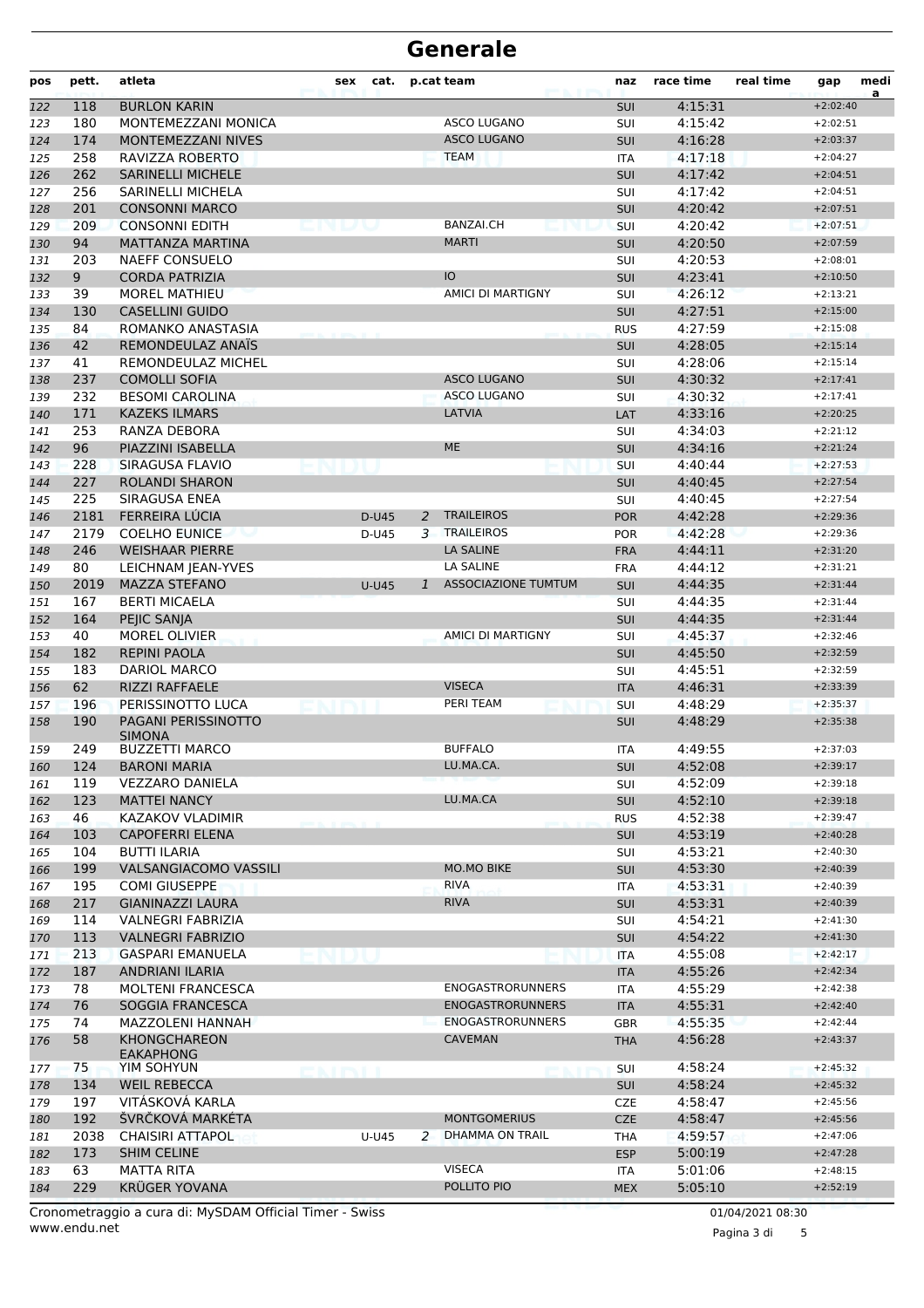| pos        | pett.          | atleta                                        | sex     | cat.         |                | p.cat team                   | naz                      | race time          | real time | gap                      | medi<br>a |
|------------|----------------|-----------------------------------------------|---------|--------------|----------------|------------------------------|--------------------------|--------------------|-----------|--------------------------|-----------|
| 185        | 226            | PIÑA CHAGOYAN JORGE                           |         |              |                | POLLITO PIO                  | <b>MEX</b>               | 5:05:10            |           | $+2:52:19$               |           |
| 186        | 79             | <b>MELLA MAURIZIO</b>                         |         |              |                |                              | SUI                      | 5:06:09            |           | $+2:53:17$               |           |
| 187        | 144            | <b>BÄRLAND NATALIE</b>                        |         |              |                | <b>BÄR</b>                   | <b>GER</b>               | 5:06:11            |           | $+2:53:20$               |           |
| 188        | 141            | <b>STANKEVICIENE INDRE</b>                    |         |              |                | <b>BK GRUPE</b>              | LTU                      | 5:06:21            |           | $+2:53:30$               |           |
| 189        | 5293           | STANKEVIČIUS LINAS                            |         | <b>U-U45</b> | 3              | <b>GREEN TEAM</b>            | LTU                      | 5:06:22            |           | $+2:53:31$               |           |
| 190        | 111            | <b>BULONCELLI YVONNE</b>                      |         |              |                |                              | SUI                      | 5:07:23            |           | $+2:54:31$               |           |
| 191        | 185            | <b>BACCI PAOLA</b>                            |         |              |                |                              | <b>ITA</b>               | 5:07:24            |           | $+2:54:33$               |           |
| 192        | 132            | <b>NERI LAURA</b>                             | vi by v |              |                |                              | SUI                      | 5:09:08            |           | $+2:56:17$               |           |
| 193        | 131            | <b>GODI SIMONA</b>                            |         |              |                |                              | <b>SUI</b>               | 5:09:09            |           | $+2:56:18$               |           |
| 194        | 133            | <b>TADDEI SANDRA</b>                          |         |              |                | AILSCENICTRAIL2019           | SUI                      | 5:09:09            |           | $+2:56:18$               |           |
| 195        | 161            | DELLA BRUNA STEFANO                           |         |              |                |                              | SUI                      | 5:09:11            |           | $+2:56:19$               |           |
| 196        | 34<br>32       | <b>MOREL LUKAN</b><br><b>DUNCAN EMMA</b>      |         |              |                |                              | SUI                      | 5:09:28<br>5:09:29 |           | $+2:56:37$<br>$+2:56:38$ |           |
| 197<br>198 | $\overline{4}$ | THIENVIWAT THEABTHEAM                         |         |              |                | DHAMMA ON TRAIL              | SUI<br><b>THA</b>        | 5:09:42            |           | $+2:56:50$               |           |
| 199        | 2093           | <b>SARGENTI SUPHAP</b>                        |         | D-045        | 3              | THAI SANOOK RUN              | <b>SUI</b>               | 5:09:42            |           | $+2:56:51$               |           |
| 200        | 5              | KUMSURIVORN TERDSAK                           |         |              |                | PRINK THAILAND               | <b>THA</b>               | 5:09:42            |           | $+2:56:51$               |           |
| 201        | 108            | <b>JAM NADINE</b>                             |         |              |                |                              | <b>SUI</b>               | 5:14:19            |           | $+3:01:28$               |           |
| 202        | 107            | <b>GENETELLI GIORGIA</b>                      |         |              |                | en iki                       | SUI                      | 5:14:20            |           | $+3:01:28$               |           |
| 203        | 106            | <b>DEINI NATHALIE</b>                         |         |              |                |                              | SUI                      | 5:14:20            |           | $+3:01:28$               |           |
| 204        | 57             | SUNDERLAND STÉPHANIE                          |         |              |                |                              | SUI                      | 5:17:41            |           | $+3:04:49$               |           |
| 205        | 56             | <b>DOSCH ALESSANDRA</b>                       |         |              |                | AMICI DI SAN CARLO           | <b>SUI</b>               | 5:17:41            |           | $+3:04:50$               |           |
| 206        | 36             | ZILINSKIENE RAMUNE                            |         |              |                | <b>SAKAI</b>                 | LTU                      | 5:23:22            |           | $+3:10:31$               |           |
| 207        | 38             | <b>ZILINSKAS GIEDRIUS</b>                     |         |              |                |                              | LTU                      | 5:23:23            |           | $+3:10:31$               |           |
| 208        | 37             | ZILINSKAS JUSTINAS                            |         |              |                | <b>SAKAI</b>                 | LTU                      | 5:23:23            |           | $+3:10:32$               |           |
| 209        | 2717           | <b>GUAZZARONI LAURA</b>                       |         | D-045        | 4              |                              | <b>ITA</b>               | 5:23:31            |           | $+3:10:40$               |           |
| 210        | $\overline{2}$ | <b>MONTEDORO FEDERICA</b>                     |         |              |                | --                           | <b>ITA</b>               | 5:24:08            |           | $+3:11:16$               |           |
| 211        | 48             | PIRAS SEBASTIANA                              |         |              |                |                              | <b>ITA</b>               | 5:24:09            |           | $+3:11:17$               |           |
| 212        | 47             | SCAFFAZZILLO SALVATORE                        |         |              |                |                              | ITA                      | 5:24:09            |           | $+3:11:18$               |           |
| 213        | 85             | <b>SLAGTER WOUTER</b>                         |         |              |                | <b>NKBV</b>                  | <b>NED</b>               | 5:28:10            |           | $+3:15:19$               |           |
| 214        | 233            | ROSSINI NADIA                                 |         |              |                | PEZZA                        | <b>ITA</b>               | 5:30:11            |           | $+3:17:19$               |           |
| 215        | 100            | <b>BRIOSCHI FEDERICA</b><br><b>ALESSANDRA</b> |         |              |                |                              | <b>ITA</b>               | 5:30:11            |           | $+3:17:20$               |           |
| 216        | 102            | PEZZA ALESSANDRA                              |         |              |                |                              | <b>ITA</b>               | 5:30:11            |           | $+3:17:20$               |           |
| 217        | 2707           | LUGANO SILVIA                                 |         | D-U45        | $\overline{4}$ | <b>SILVIA LUGANO</b>         | <b>ITA</b>               | 5:31:17            |           | $+3:18:26$               |           |
| 218        | 91             | LANOIX PIERRE                                 |         |              |                | LES COUREURS DE LA SALINE    | <b>FRA</b>               | 5:46:48            |           | $+3:33:57$               |           |
| 219        | 90             | LANOIX MARIE ANTOINETTE                       |         |              |                | <b>COUREURS DE LA SALINE</b> | <b>FRA</b>               | 5:46:49            |           | $+3:33:58$               |           |
| 220        | 219            | NICOLETTA CARMINE                             |         |              |                | CARMINE                      | <b>SUI</b>               | 5:48:54            |           | $+3:36:02$               |           |
| 221        | 52             | <b>WEISHAAR MARIE</b>                         |         |              |                |                              | <b>FRA</b>               | 5:57:58            |           | $+3:45:07$               |           |
| 222        | 83             | <b>SCHEIDT CARMEN</b>                         |         |              |                |                              | <b>FRA</b>               | 5:57:58            |           | $+3:45:07$<br>$+3:45:10$ |           |
| 223        | 54             | PATOU SANDRINE<br>KAZAKOVA IRINA              |         |              |                | KOSMIC SPORT CLUB            | <b>FRA</b>               | 5:58:01            |           | $+3:47:36$               |           |
| 224        | 49<br>43       | KAZAKOV ALEXANDR                              |         |              |                |                              | <b>RUS</b><br><b>BEL</b> | 6:00:27<br>6:00:30 |           | $+3:47:39$               |           |
| 225<br>226 | 55             | ARAUJO CARLOS                                 |         |              |                | ARAUJO                       | <b>POR</b>               | 6:03:16            |           | $+3:50:25$               |           |
| 227        | 27             | <b>FREITAS CRISTANA</b>                       |         |              |                | <b>TRAILEIROS</b>            | <b>POR</b>               | 6:03:17            |           | $+3:50:26$               |           |
| 228        | 125            | PIERANTOZZI SILA                              |         |              |                |                              | <b>SUI</b>               | 6:05:13            |           | $+3:52:22$               |           |
| 229        | 117            | <b>BERNET FABIENNE</b>                        |         |              |                |                              | SUI                      | 6:05:14            |           | $+3:52:22$               |           |
| 230        | 140            | <b>BERNET RITA</b>                            |         |              |                | CNINERA                      | SUI                      | 6:05:17            |           | $+3:52:25$               |           |
| 231        | 136            | SCANTAMBURLO AURORA                           |         |              |                |                              | <b>SUI</b>               | 6:08:57            |           | $+3:56:05$               |           |
| 232        | 206            | PANELLA CISTARO MARY                          |         |              |                |                              | SUI                      | 6:12:13            |           | $+3:59:22$               |           |
| 233        | 142            | <b>SCANTAMBURLO MICHELE</b>                   |         |              |                |                              | <b>SUI</b>               | 6:12:13            |           | $+3:59:22$               |           |
| 234        | 45             | <b>TREGER CLAUDE</b>                          |         |              |                | LA SALINE                    | <b>FRA</b>               | 6:59:50            |           | $+4:46:58$               |           |
| 235        | 44             | TREGER DANIELE                                |         |              |                |                              | <b>FRA</b>               | 6:59:50            |           | $+4:46:58$               |           |
| 236        | 25             | <b>HALDEMANN RALF</b>                         |         |              |                |                              | SUI                      | 7:02:28            |           | $+4:49:36$               |           |
| 237        | 22             | <b>GASSMANN ROLF</b>                          |         |              |                |                              | <b>SUI</b>               | 7:02:28            |           | $+4:49:37$               |           |
| 238        | 51             | <b>BAUER KOCHERT CELINE</b>                   |         |              |                | <u>the term that in the </u> | <b>FRA</b>               | 7:22:54            |           | $+5:10:03$               |           |
| 239        | 50             | <b>KHENG GUAN KHONG</b>                       |         |              |                |                              | <b>SIN</b>               | 7:45:52            |           | $+5:33:01$               |           |
| 240        | 61             | <b>SEAH ANNE</b>                              |         |              |                |                              | <b>SIN</b>               | 7:45:53            |           | $+5:33:02$               |           |
| DNF        | 60             | <b>MALATO MARIA</b>                           |         |              |                |                              | <b>POR</b>               |                    |           |                          |           |
| <b>DNF</b> | 23             | MICHEL SONJA                                  |         |              |                |                              | SUI                      |                    |           |                          |           |
| DNF        | 204            | <b>CISTARO SOFIA</b>                          |         |              |                |                              | SUI                      |                    |           |                          |           |
| DNS        | 3              | ORTIZ SUSAN                                   |         |              |                | LÄUFER MIT HERZ              | <b>GER</b>               |                    |           |                          |           |
| DNS        | 6              | <b>KRITCHAYANON</b>                           |         |              |                | <b>DHAMMA ON TRAIL</b>       | <b>THA</b>               |                    |           |                          |           |
| DNS        | 7              | <b>NUTTAPHONG</b><br>THANITANONT PLOENSIRI    |         |              |                | DHAMMA ON TRAIL              | <b>THA</b>               |                    |           |                          |           |
| <b>DNS</b> | 10             | <b>AGUSTONI NICOLA</b>                        |         |              |                | <b>TEAM MOMO</b>             | SUI                      |                    |           |                          |           |
|            |                |                                               |         |              |                |                              |                          |                    |           |                          |           |

Pagina 4 di 5